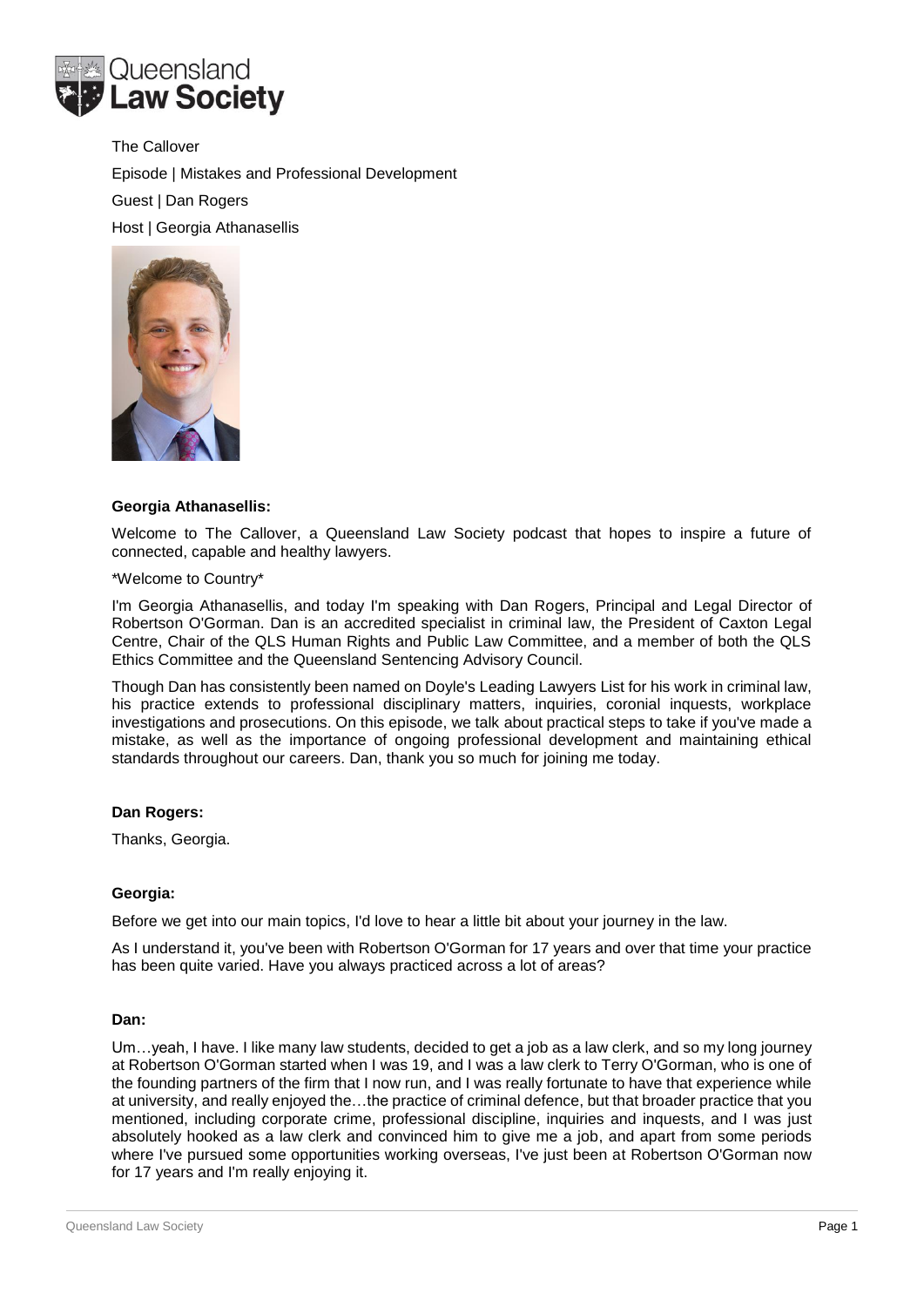

# **Georgia:**

Well, is there any part of your practice that you particularly like? Do you have a favourite area?

# **Dan:**

Look, I enjoy the absolute majority of the individuals that I act for. I find the personal circumstances of each individual and their life story, and the story of how they came to face an allegation just incredibly interesting, and I really relish that human experience of getting to know people - particularly people in crisis, and so every case is different. Every individual is different, and of course, you know, some are bad, but most are, in my experience, unwell or have made a mistake and are good people that I can be motivated to assist them through what is a really difficult time. And so it's not really any particular type of matter, but just array of difference is what keeps me motivated and interested.

## **Georgia:**

And speaking of the individuals that you work for, is it true that lawyers make the worst clients?

## **Dan:**

I think they do, and it's easy to understand why.

As lawyers, we're so used to giving advice…and being in control, and directing the course of a matter. When a lawyer faces a criminal allegation or a professional disciplinary complaint, and a lot of my clients are solicitors and barristers, it's just a really unnatural fit for them being told what they should do and having to consider that advice and understand, you know, their different options.

And of course, there's so much on the line for a legal practitioner in that situation, not only their reputation but their livelihood, their career. And so they're understandably incredibly anxious, often they develop depression, and so assisting them through that process is a challenge, and of course, lawyers are opinionated and have their own views about how things should be done.

But I find most clients will, over time, you know…display trust and confidence in me to help them navigate a difficult situation.

## **Georgia:**

When they come to you in crisis mode, it's often because either they've done something wrong or they've made a mistake, and that's something I would like to talk a bit more about today. But if we start perhaps with less serious mistakes, everyone makes them at some point.

## **Dan:**

Yeah.

## **Georgia:**

What advice would you give to a young lawyer who's just discovered that they've made their first mistake? What should they do in that moment?

## **Dan:**

My strong advice, based on many years of seeing the consequences of mistakes and how it can play out in a professional disciplined sense, is to just be really upfront when you make a mistake, because the reality is we all make mistakes. Mistakes are okay.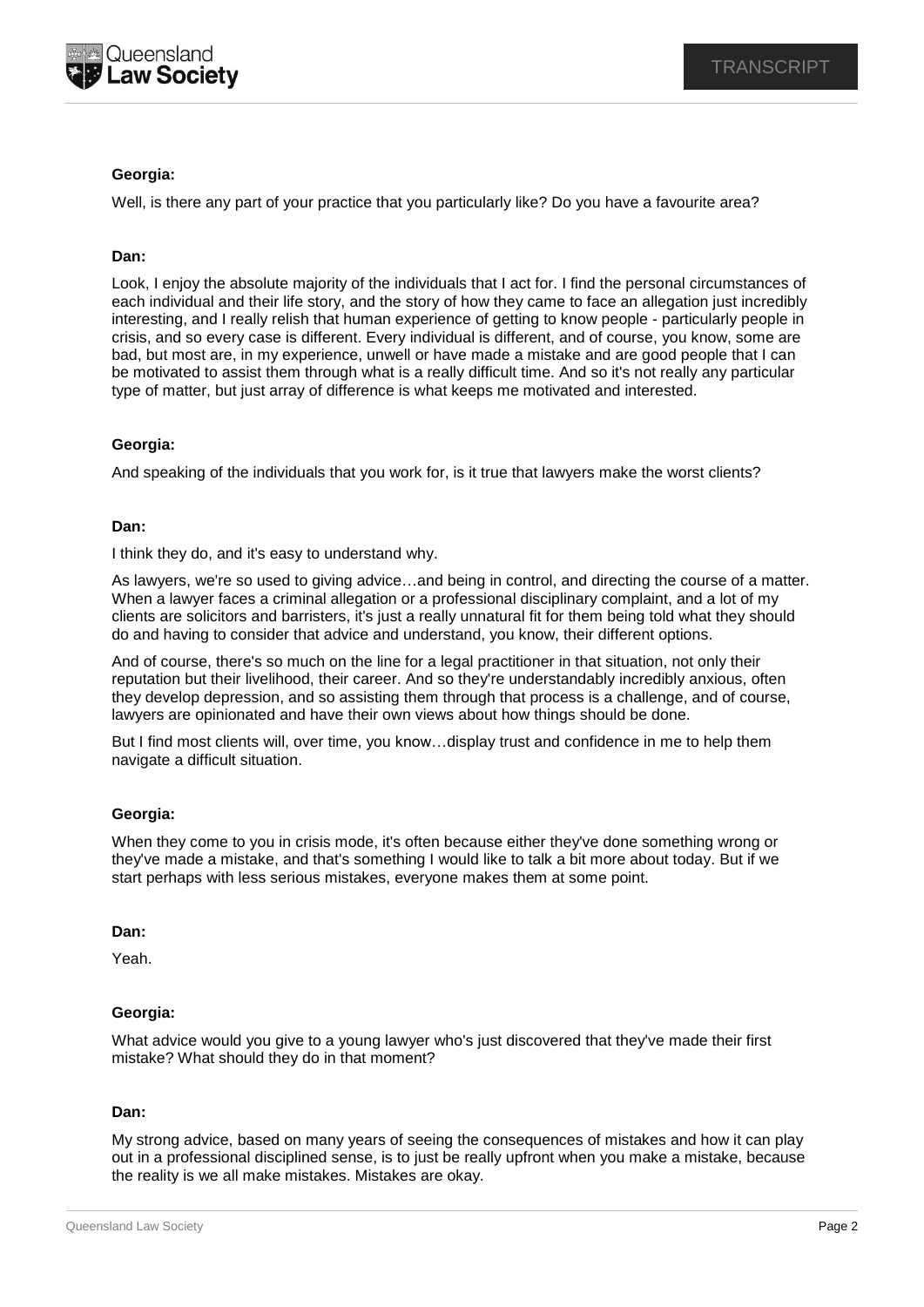The majority of mistakes that I see lawyers make are honest mistakes, that we can all make, and if a person accepts that they've made a mistake, shows insight in terms of how the mistake was made, demonstrates that there's processes or learnings or systems in place to avoid that mistake being made again, then they're not going to face a disciplinary proceeding at QCAT, and their reputation will be maintained.

And that's really important because often the mistake is far less serious than how the person actually deals with the mistake, and people can tend to dig themselves a hole, and in order to ensure that you don't fall into that trap, it's really important to get advice when you make a mistake, so that someone objective can say, "look, it's okay. Mistakes happen. Let's just focus on how we can fix this as opposed to trying to hide it", which can just compound what might only be a small problem.

# **Georgia:**

And I…I suppose that goes for both the small mistakes, but then the bigger mistakes where I don't know, you've missed a filing deadline, or you've given some advice that's not right. Who can a young lawyer turn to at that first critical moment to work out what to do next?

## **Dan:**

Obviously, your supervisor within a firm, if you're a young lawyer, is the first person you should go to. But sometimes, for whatever reason, whether its personality or dynamics with that person, a young lawyer might not feel comfortable at such an early stage in going straight to them, they might want advice from someone outside of the firm so that they can then go to their principal with a bit of a plan as to how to fix the problem. And to that end, one of the most under-utilised supports available to young lawyers are QLS Senior Counsellors, and QLS Senior Counsellors are generally those with about 15 or more years of post-admission experience, and they volunteer their time, so they get no remuneration for agreeing to do this, and effectively they're available to take calls from anyone.

There are Senior Counsellors who specialise in different areas of law, so you can find someone who has an understanding about the particular practice area where the mistake might have been made. You can call them and have a confidential chat about what's occurred and how best to deal with it. I think young lawyers should access that support a lot more than they currently do, and I think once they made that initial call, they'll start to develop a relationship with someone that they may feel more comfortable calling again if there's another problem in the future. That's always a good thing.

Obviously, the QLS Ethics Center is there to help us. You know, we all either individually or through our firm, pay for our QLS membership, and that gives us lots of great services. The QLS Ethics Center is an excellent service. The amount of times I've called Stafford Shepherd when I've had an issue, or an ethical decision to make, it's just been so many. He and his team are a great source of support and people can call on them at any time. So…and obviously, other many lawyers will also just have mentors and people that they trust, you know, might be a barrister that they work with it that they can pick up the phone to. The important thing is to talk to someone, and get some guidance and reflect on it before responding to the mistake.

# **Georgia:**

And I think just listening to what you say, it's not something that only young lawyers need. It's of comfort to hear that even someone like yourself could, if they're faced with an ethical dilemma, reach out there so it's not a…a negative thing or a frowned upon thing to go and seek support when you're confronted with an ethical issue.

## **Dan:**

Absolutely. We all make mistakes and…but I find that more senior practitioners are more willing to access their colleagues and talk about a mistake, because they've got that experience and they understand that mistakes happen. Whereas as younger lawyers, in my experience, and this is a bit of a generalisation come out of law school, they're perfectionists, and the thought of making a mistake is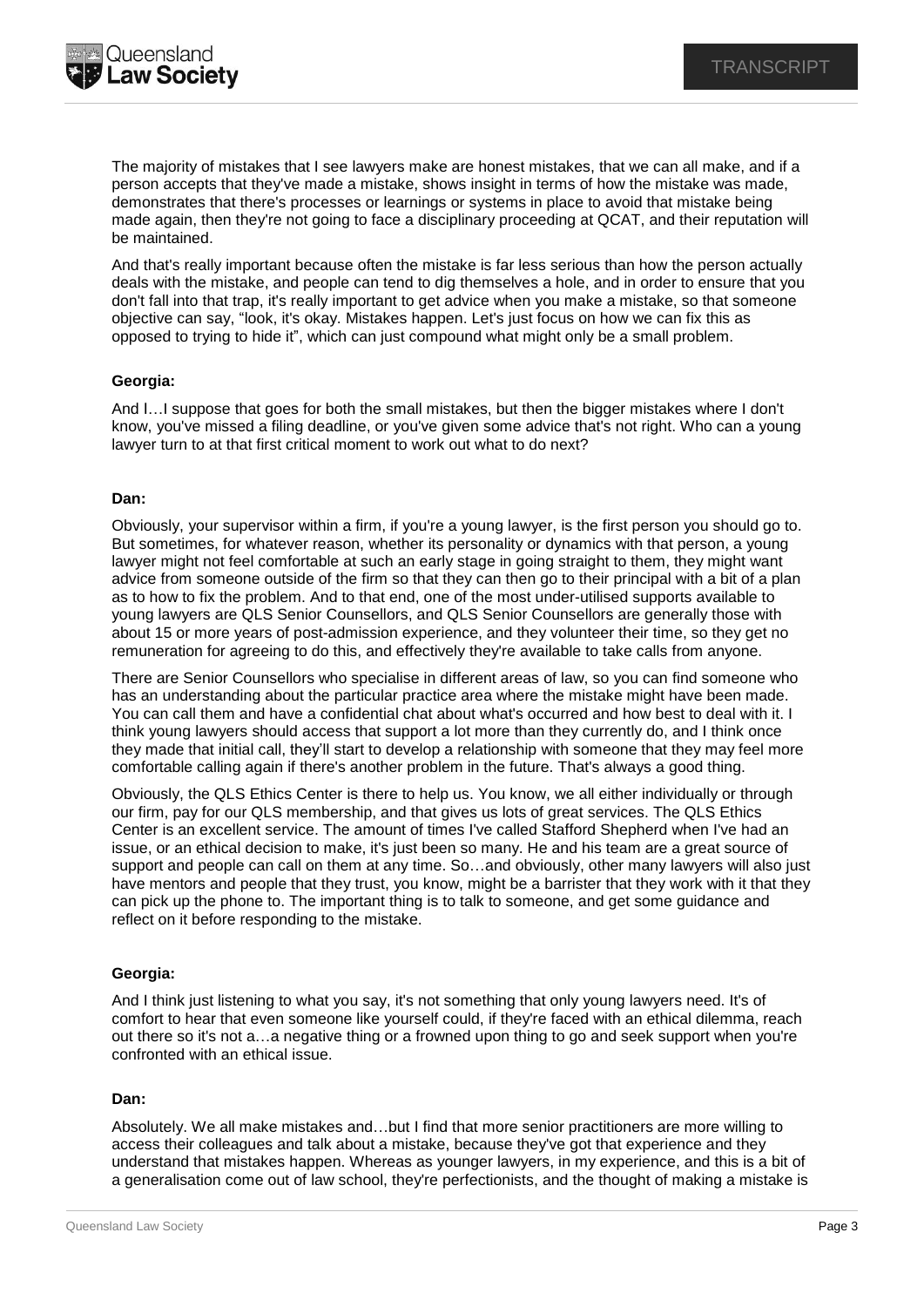

quite horrifying, and they really beat themselves up over it. They just need someone to say, "it's okay, people make mistakes, it's okay. This is not the end of the world. There's a fix to this".

# **Georgia:**

What are some consequences of simply ignoring a mistake - or worse, trying to hide it?

# **Dan:**

Yeah. Look, trying to hide it…is it becomes really problematic, and often it's…it's very rare for a mistake to go unnoticed if it's a significant mistake, and so you should start from the premise that, look, my mistake will be discovered, and the right thing to do is to accept responsibility for the mistake, and as I said, the absolute majority of mistakes that I see are honest mistakes.

As a profession, our integrity and honesty is something that the overwhelming majority pay really close regard to. I don't often see dishonest dealings. It's more honest mistakes, and if an honest mistake is made…and that mistake is not just accepted and fixed, then it can just become really problematic.

It's best illustrated by a quick example. Court dates are critical and firms obviously should have systems in place to ensure that a court date is not missed. Whether it's a family law proceeding or a criminal law proceeding, the consequences of not showing up or your client not showing up can be severe. In criminal law, it can result in a warrant being issued, in domestic violence court, it could result in an order being made, or an application being dismissed.

And they're quite serious consequences, and I've seen numerous instances where practitioners have, for whatever reason, missed a court date, and something has occurred in their absence. I've seen occasions where that solicitor has dealt with it by going to the client telling, them that the mistake was made, telling them how it will be fixed at their cost, including bringing the matter back on or appealing the order, and just fixing it at their own cost. In that situation, it's rare for a client to then make a complaint to the Legal Services Commission, but if they do, that person would be confident that no disciplinary proceedings would be brought, because the LSC would say that the person has insight, that the person's fixed it, and it's unlikely to occur again.

On the contrary, if someone ignores that and tells a lie to the client…perhaps blames them, or just tries to absolve themselves of the responsibility of the mistake, that's when things can get really ugly. And if it's discovered by the LSC that a person has acted dishonestly in covering up that mistake, that's when someone is at risk of a finding of professional misconduct.

And it's not the mistake itself. It's the way in which it's being dealt with, yeah.

## **Georgia:**

Now might be a good time to look at the LSC. I think most lawyers would hope that they go their entire career without ever having to come into contact with the LSC, but obviously sometimes some lawyers do.

Could you, for those listeners who haven't come across the LSC before, can you explain what they do, what powers they have, and why a solicitor might come into contact with them?

## **Dan:**

Yeah. It's important to understand that although the LSC is an independent statutory body, and they have the job of regulating the legal profession, so that means that they receive complaints, sometimes the complaints are from other practitioners against another practitioner, or more often it's from a client. And their job is to investigate that complaint, which will generally mean sending correspondence to solicitor and asking for a response, and they'll then determine whether or not the matter can be dealt with informally, such as, you know, a caution or an undertaking, or some other resolution that doesn't involve actual proceedings. But in serious cases, they have the responsibility to file an application for disciplinary proceedings, and that's done in QCAT.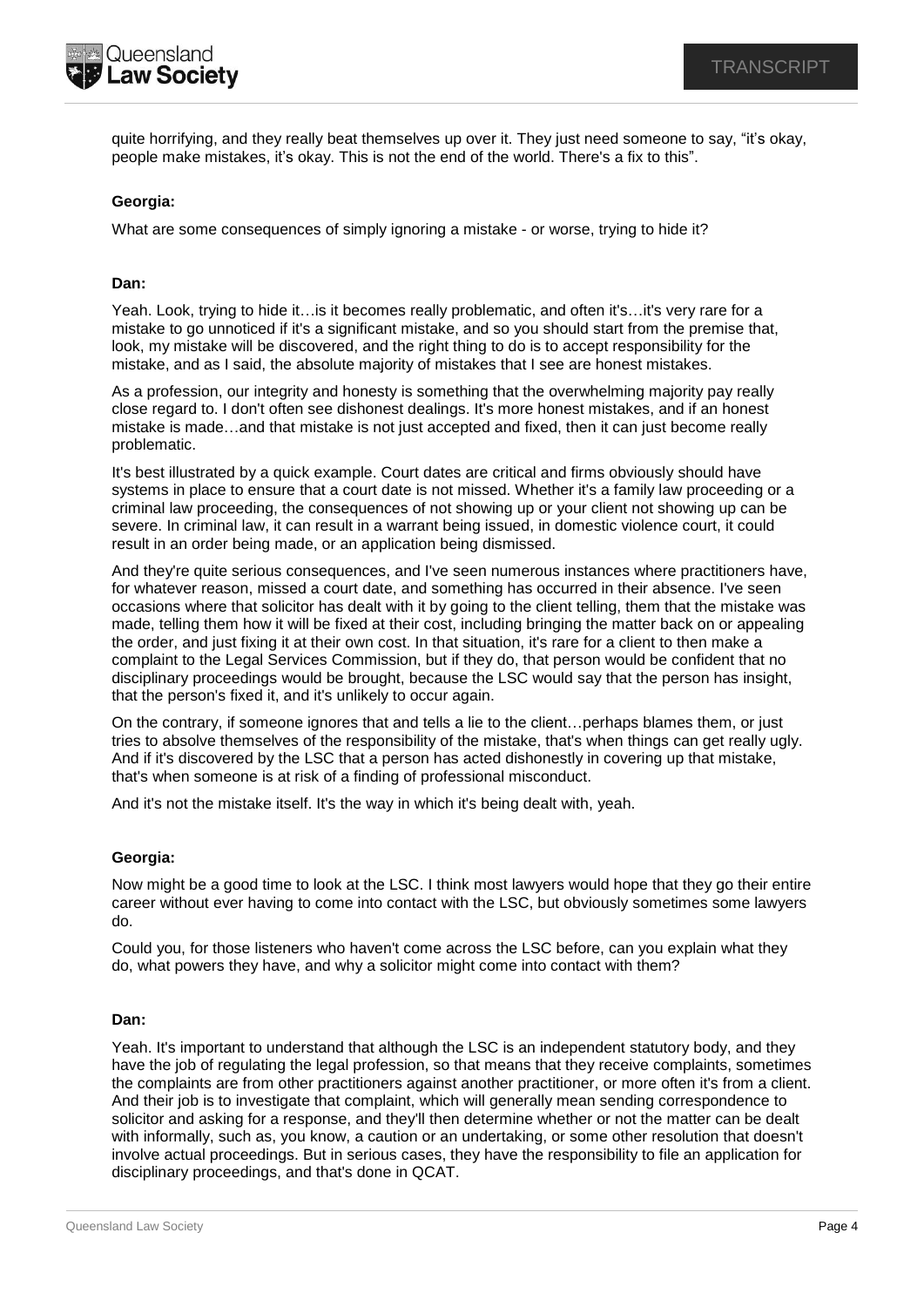

And so that that's what the LSC does. But they also produce a lot of really good resources on their website and it's worth looking at those. It's great to learn from the mistakes of others, and you can see some of those resources deal with how best to communicate costs, how to respond to a client complaint if it's made within the firm, and those things are really good to look at in order to, I guess, mitigate the risk that will end up as an actual disciplinary proceeding.

# **Georgia:**

And you would see a lot of these things as part of your work, but what are the most common reasons that lawyers at the moment are getting hauled into the LSC?

## **Dan:**

Costs (laughs)

## **Georgia:**

(Laughs) Right.

#### **Dan:**

Yeah costs is the big one. A failure to give clear and early estimates of costs is probably the biggest one that I see, so clients who are taken by surprise, there's suddenly this big bill that they that wasn't what they were expecting. That's probably the main one.

But in addition to costs, there's…there's lots of other, I guess, areas that you could group in terms of solicitors receiving complaints. Improper communications is one that I've seen quite a lot of in the last five years. And that can come down to just really discourteous and unprofessional communications between solicitors. I see it particularly in family law and commercial law, and that can often see a practitioner receiving a complaint.

## **Georgia:**

If a lawyer does get that dreaded complaint, what is the first thing they should do when they receive it?

#### **Dan:**

Seek advice. The most frustrating thing for me is when I act for a new, say, solicitor client, and they brief me with the complaint and their response, which they've already made, and you just sort of shake your head at the emotional reaction that they've displayed to the complaint that they've received.

The worst thing you can do is respond to an LSC complaint on your behalf, because you're understandably emotional and…and often the LSC complaints that might be made against you a complete rubbish.

If you respond emotionally within a short period of time while those emotions are still running high, that's when you're at risk of making the situation worse or failing to accept responsibility if there has been a mistake.

Having someone independent look at it and say, look, it's obvious he did make a mistake, but if you don't just accept that, there's a risk that a proceeding could be brought. And the LSC aren't out to get us. They're not seeking to bring disciplinary proceedings just for the fun of it. They reserve actual proceedings for cases which are the most serious, or where a practitioner is just not willing to accept any responsibility for a mistake that might have been made.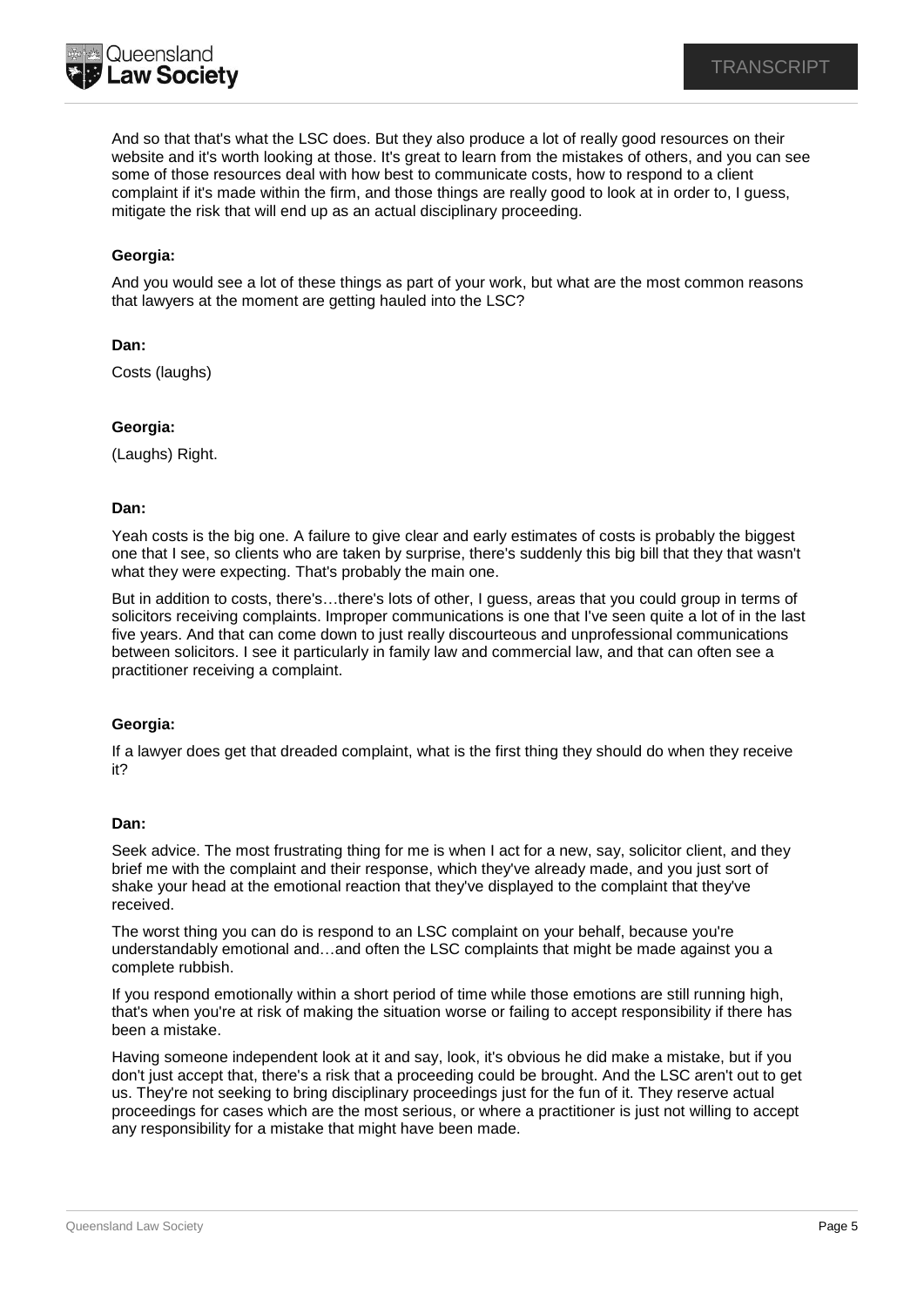

Sometimes no mistake has been made, and just a proper response setting all that out is what's needed. So the biggest thing is don't respond when you get an LSC complaint until you get advice.

# **Georgia:**

Yes, all of that sounds a little scary, I must say. But what practices can young lawyers implement in their sort of daily lives at an early stage to ensure they're aware of their obligations, and sort of constantly monitoring themselves, I guess, so that they can try and avoid ever coming into contact with an LSC complaint?

## **Dan:**

Our…professional development very much includes constant learning when it comes to ethical decision making. Of course, we have, I think, one CPD requirement concerning ethics, and that's a good thing, but in my view, that's not enough, I think it's important to be mindful of the areas of interests of the LSC, or be mindful of the recent disciplinary cases that have looked at particular solicitor conduct rules. And so as a…as a starting point, if someone has not…if a practitioner has not recently in the last, you know, couple of years, read the Solicitor's Conduct Rules that seem to pick that up and have a flick through it. I know that sounds incredibly boring, and maybe throw it in your bag and read it while you're waiting at court, you know, where you just killing some dead time. But the solicitor conduct rules and the commentary to those rules, are really useful just to remind ourselves of some of those things.

And then the second resource which the QLS started to develop about…four, about four years ago, are the QLS Guidance Statements, and they're produced by the members of the Ethics Committee who practice across all different areas of law, and a lot of work goes into those guidance statements. They...they…most of them are only about five or six pages, and they cover all range of topics from termination of retainer, to costs, to judicial bullying, to sexual harassment. Just so many different things. And they're designed to be a quick guide that identifies the Solicitor Conduct Rules that are engaged on a particular issue, identifies the cases that have considered it, and provides some practical steps to avoid a breach of those rules, or to safeguard the lawyer.

And so if you haven't looked at those guidance statements, again, that's something to just keep an eye on and when QLS updates come out, if there's a new guidance statement, it's normally there. There's often consultation with, you know, lots of senior lawyers outside the Ethics Committee. The Legal Services Commission sometimes provides feedback, and so they're quite authoritative in terms of a resource that you can go to if you've got a difficult ethical issue and you want to just have a read of something to give you some guidance and practical steps.

## **Georgia:**

I know another topic that you feel quite passionately about is judicial bullying, which unfortunately seems to affect younger lawyers more than seasoned advocates. It can be difficult to navigate your obligations to the court, your client and your professional ethics in the face of sometimes extreme behaviour from the bench.

What advice do you have for young lawyers on how to manage those situations?

## **Dan:**

This is a really tricky topic and one that I think it's great to talk about. For me, the starting point is that solicitor advocacy is on the rise, and I think that's a great thing. More and more solicitors are advocating their own cases. Of course, there's a really important place for an independent bar and barristers do amazing work but solicitors are advocating every day. It might be in their written communications, phone calls, but it's not every day that they translate those advocacy skills into the courtroom. And of course when they do they…they need to realise that they're performing a specialist function within the solicitors branch and it's called a solicitor advocate. And as I said, the number of solicitor advocates at all court levels is rapidly increasing. It's what I enjoy most about criminal law is arguing my own cases at all court levels, not always, but the majority of the time.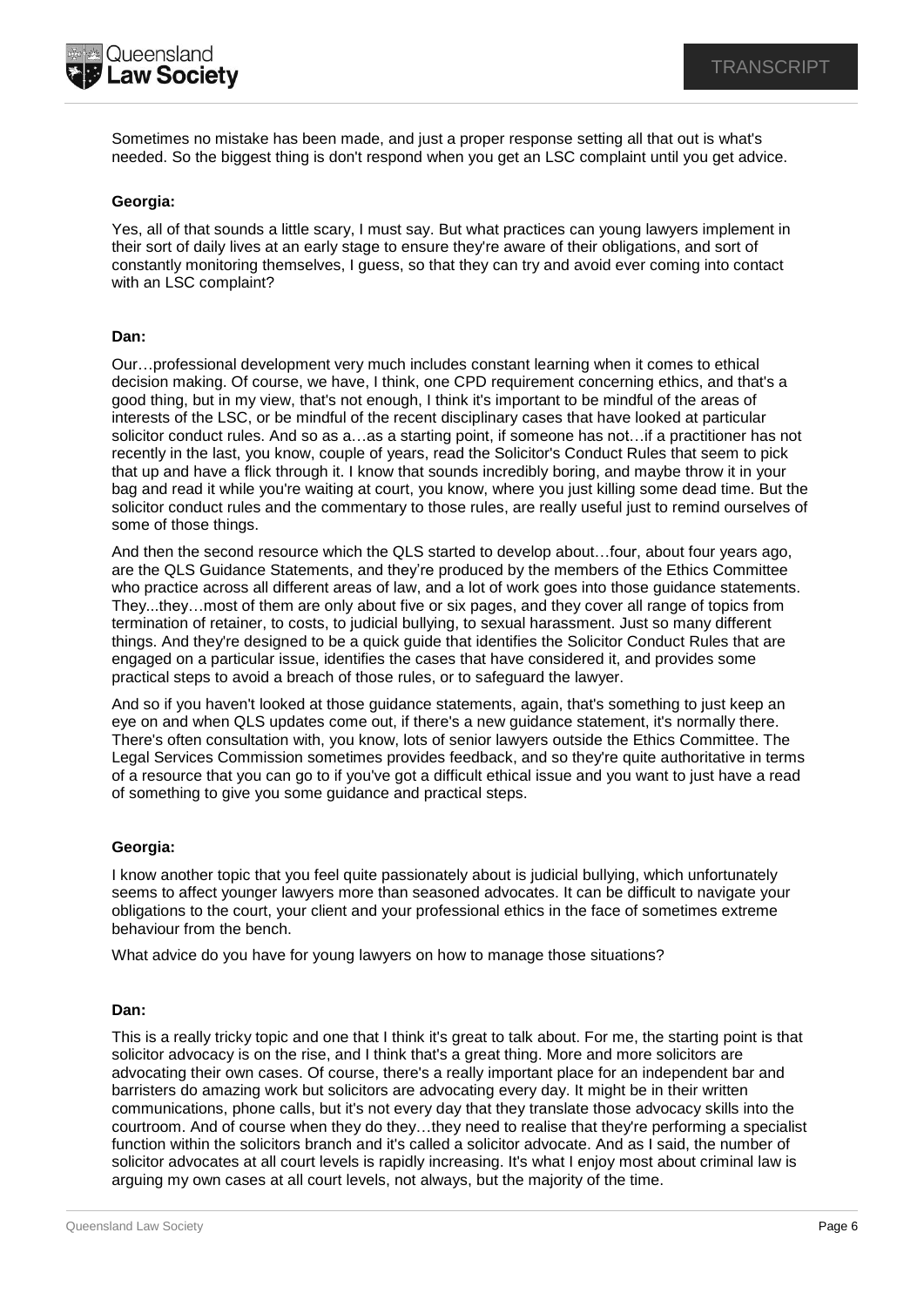

And I think it's really important that the society support the rise in solicitor advocacy. In the United Kingdom, for example, solicitors are arguing almost half of jury trials now and there's that push and there's many reasons for it. And so it's important that we embrace it as an idea. But we also need to understand that it comes with a lot of responsibilities. And there's a saying that advocates aren't born, they're trained. There's this perception that certain barristers or certain solicitors just have these godgiven gifts that they can speak to judges and persuade them to a particular outcome. The reality is that advocates are trained, and there's lots of great courses to improve your advocacy and QLS runs, a really good one with the Australian Institute of Advocacy.

So as a starting point, solicitors need to understand their responsibilities as an advocate. They can't just rock up to court and do a matter that is too complicated for them, or their years of experience. But when they are confident and prepared, then absolutely they should embrace it, and to me it's disheartening that some solicitors may not do that because they're fearful about judicial bullying from certain judicial officers.

In my experience, it's a small group that misbehave. Judicial officers are by and large incredibly professional, hardworking and patient, and that temperament is what makes the best judges. But of course we need to recognise that judges have a tough role and that doesn't excuse certain judicial bullying, but understanding they've got a busy list and that they need assistance from solicitors, and the best way to avoid judicial bullying is to be in the best position to assist judges to do their job.

It's also important to distinguish what is not judicial bullying and what is judicial bullying. So judicial bullying is not direct questioning or challenging of arguments or perhaps robust debate. That's a part of advocacy. Effective advocacy is the foundation upon which our whole system is built, you know, the capacity to challenge competing views to arrive at an outcome is what makes up our adversarial environment. And it can be confronting sometimes. But that's okay. That's not judicial bullying. Judicial bullying is when it becomes abusive. When a judge screams or attacks personally, or comments on physical appearance or attire or sexual harassment or something like that, that is clearly judicial bullying and it's a…it's a hard thing for any practitioner to deal with, particularly younger ones. There's a QLS guidance statement on this, and there are lots of supports in the form of senior counsellors.

## **Georgia:**

You've…you've sort of touched on it, but what is the profession can we do collectively to address the issue? I suppose looking after each other and being there for each other is one, but is there anything else?

## **Dan:**

There is a…push at the moment among some advocacy groups for the creation of a Judicial Commission like in New South Wales, and I think there's a benefit to that. There is an argument that it might undermine the independence of the judiciary, but I think a properly constructed Judicial Commission has benefits to deter misbehaviour. But it's really important to keep remembering that the focus shouldn't just be on the judge, it should be about professionalism in the courtroom, which includes us. And so what we should do is make sure that we're doing our part, in order to ensure our own professionalism in terms of being prepared, and speaking in a courteous way to judicial officers and opponents in order to foster an environment where people treat each other with more respect.

Of course, ensuring that their support to younger practitioners is really important. I know that there've been occasions when I've felt a need to go with a young lawyer appearing in front of a particular judicial officer to be there to support him or her and/or to intervene if things don't go well and so sometimes that level of support is necessary because it is a workplace health and safety issue for law firms.

But I think that the Society's doing a lot at the moment to try and advocate, you know, protocols for professionalism in the courtroom and also to support practitioners.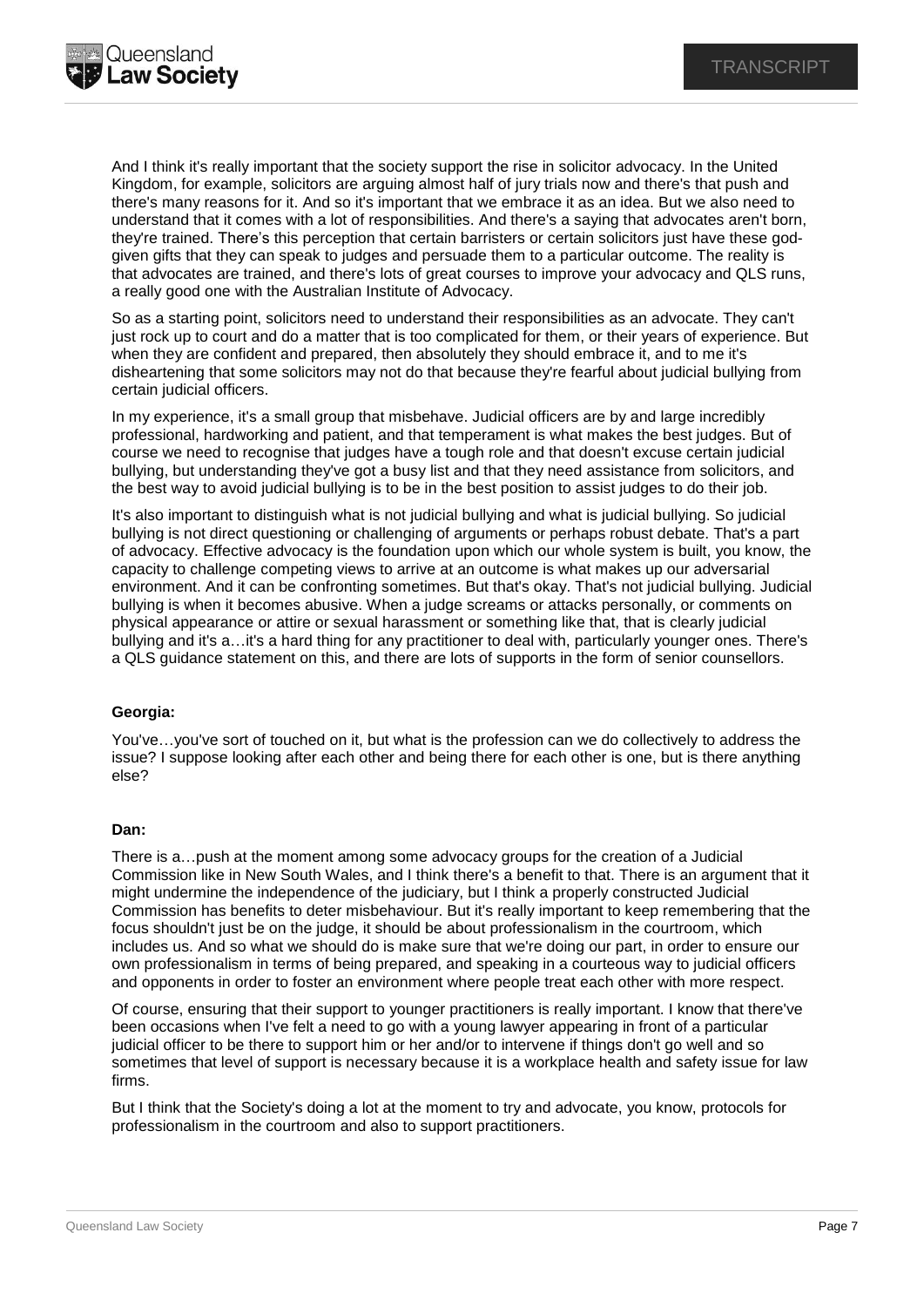

# **Georgia:**

The idea that you need to go to court to support a person in that situation is a little confronting. But…but it sounds like it's a rarefied occasion that that's necessary.

## **Dan:**

It is. The impact on the wellbeing of practitioners who experience that rogue judicial officer who treats them horribly, can be really catastrophic without wanting to sound too dramatic, there have been suicides in certain jurisdictions in the immediate aftermath of a judicial bullying experience. And of course, sadly, there have been occasions where judicial officers have taken their lives because of the stress that they feel, and so…realising the impact that the adversarial environment can have on us all is really important, and should be a motivation for us to try and deal with this together.

## **Georgia:**

Yes, we all have to…to look after each other, which…which sort of leads me into the final thing I'd like to discuss, which is your time as the President at Caxton Legal Centre.

I think a lot of our listeners would know the great work that Caxton does but…often community legal centres can be a place where lawyers of all different…experiences and seniorities sort of gather to help the community. So could you explain what opportunities are at Caxton and other CLCs generally for young lawyers?

## **Dan:**

Yeah sure. So for those that don't know, Caxton Legal Centre is the largest community legal centre in Queensland. It's almost 50 years old and now is quite a large organisation, that provides free legal and social work support services to those who are unable to afford those privately.

So the client groups are the most vulnerable in the community, and the practice areas include human rights, civil law, we've run a...a bail program for men on remand, we provide a duty lawyer service to the coroners court, we assist a lot of people with domestic and family violence and family law and those suffering elder abuse, those subject to consumer law issues, the…the list just goes on and on.

And there are lots of opportunities for practitioners in private practice to volunteer at Community Legal Centres, whether it's Caxton or somewhere else, and I think it's a great opportunity to do that for a range of reasons, firstly Community Legal Centres need that support, because although they're government funded, whether it's state or commonwealth, the…the reliance on volunteers is high in order to meet the enormous demand for those services.

But from a professional development perspective I found it really great, both as a law student and a young lawyer doing that, because I got to meet lots of practitioners from all levels of seniority all different practice areas, and learn by sitting in on client conferences or just interacting with them while at the Community Legal Centre about, you know, different communication styles, different areas of law and just different ways to problem solve.

So I think there's a great opportunity to develop your professional network, do some good work and take home some good karma, and…be a part of that, I guess broader involvement in the legal profession where a lot of really great work is being done. So yeah, I absolutely encourage people to contact their local Community Legal Centre, wherever that might be and volunteer, and it might only be a couple of hours a month. It's not necessarily a massive commitment, but it's a good thing to be a part of.

## **Georgia:**

I think that's a positive note on which we can end this discussion. We've dealt with some…some more serious topics today, but I would like to ask one more piece of advice from you. If you could give your younger self one piece of advice, what would it be?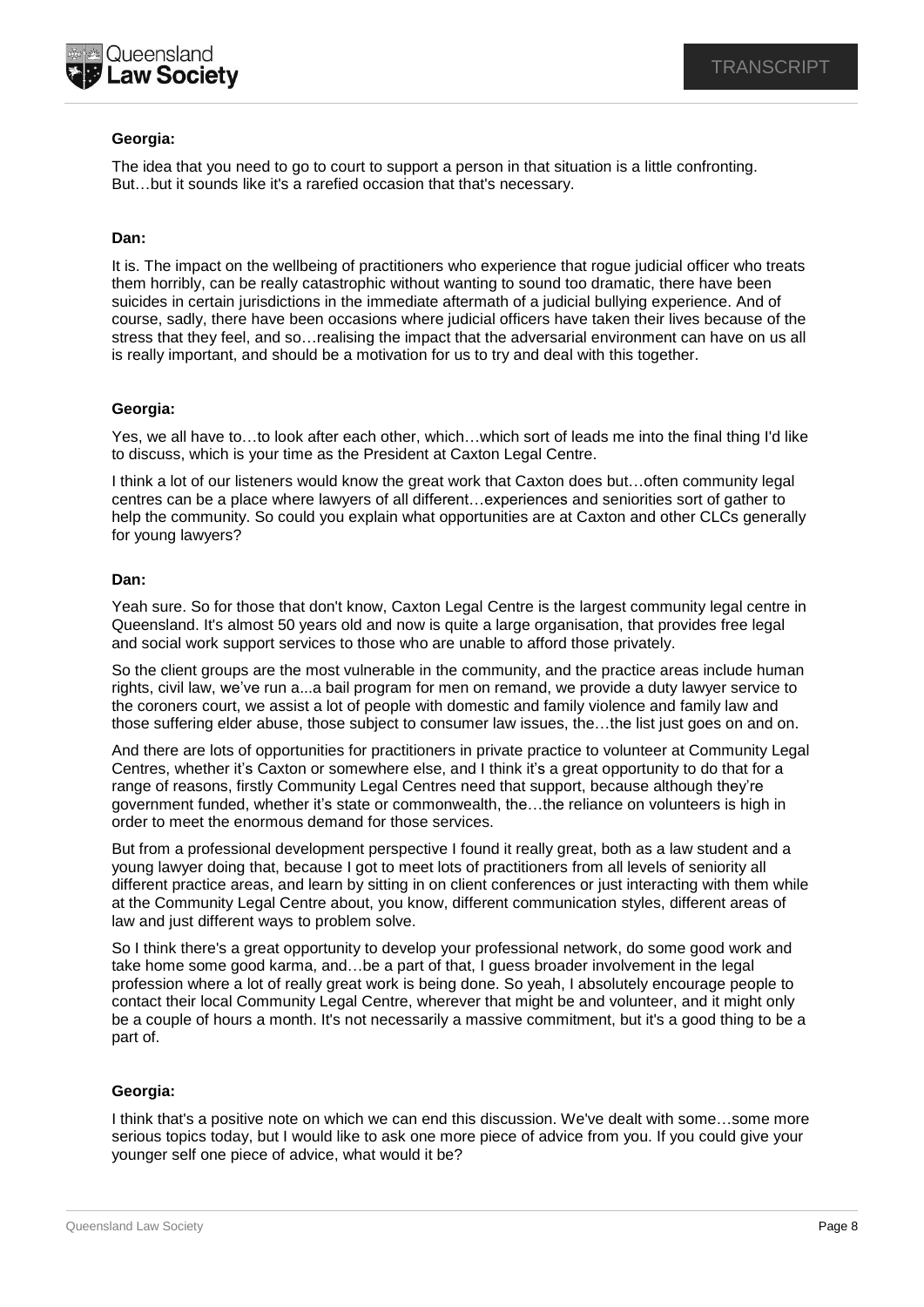

## **Dan:**

You gave me a heads up about this question (laughs), I have thought about it a bit. I was tempted to say practice medicine not law, but…

## **Georgia:**

…Probably not what we're aiming for (laughs)…

## **Dan:**

…No no, but the truth is I have no regrets in deciding to study law.

I think compassion is a really important thing, in two senses. The first is self-compassion, as I said, our jobs are really tough, and I have learned in the last few years through, I think, greater, just awareness, about mental health and vicarious trauma training and things like that, that firms are now better engaged with the importance of self-compassion in terms of taking care of ourselves, and treating ourselves as we would treat our friend or our family member, being sympathetic when we make mistakes, and just trying to sort of have that self-compassion, but also compassion in the sense of compassion versus empathy.

I'd encourage your listeners to go…to Google David Heilpern. He's a retired magistrate and he talks a lot about compassion and empathy, and he's very open about his own vicarious trauma experience as a magistrate, and he's presented at QLS, and he's come to our firm, spoken to us before. He talks about how compassion is a good thing when we're dealing with our clients. Empathy is dangerous. We often wear empathy like a badge of honour. You know, we're empathetic to our clients. We'll put ourselves in your shoes.

But if you're practicing family law or criminal law and you're putting ourselves in the shoes of a defendant, you know, multiple times a day on a daily basis, that is going to very quickly wear you down, and understanding that compassion as a concept is a better thing when dealing with clients is a good thing, because if you're compassionate towards a client you can understand why they're feeling a particular way and of course, your sympathetic. But then you focus on what you can do to assist their suffering. It's no good if you just put yourself in their shoes and suffer with them. If you're compassionate you're more likely to make that adjustment to focusing on what's within your control and not where the emotional burden that they are experiencing, which actually disables your ability to help them.

So compassion for yourself and compassion towards a client as opposed to empathy, I think is a good thing for us all to think about, and it requires sort of constant reminders.

## **Georgia:**

That's a great piece of advice, and I think it ties to what you said at the very beginning, which was that when people come to you…you then become their crisis manager, and to be able to distinguish between compassion and empathy assist you to do that in a more effective way.

Thank you so much for joining us on the podcast today. You've mentioned a lot of resources that I think would be great for the young lawyers to refer to, and we'll certainly make them available sort of in the show notes or on The Hub.

But thank you for sharing your…your time and your insight today, on The Callover.

## **Dan:**

Thanks, Georgia. It's my pleasure.